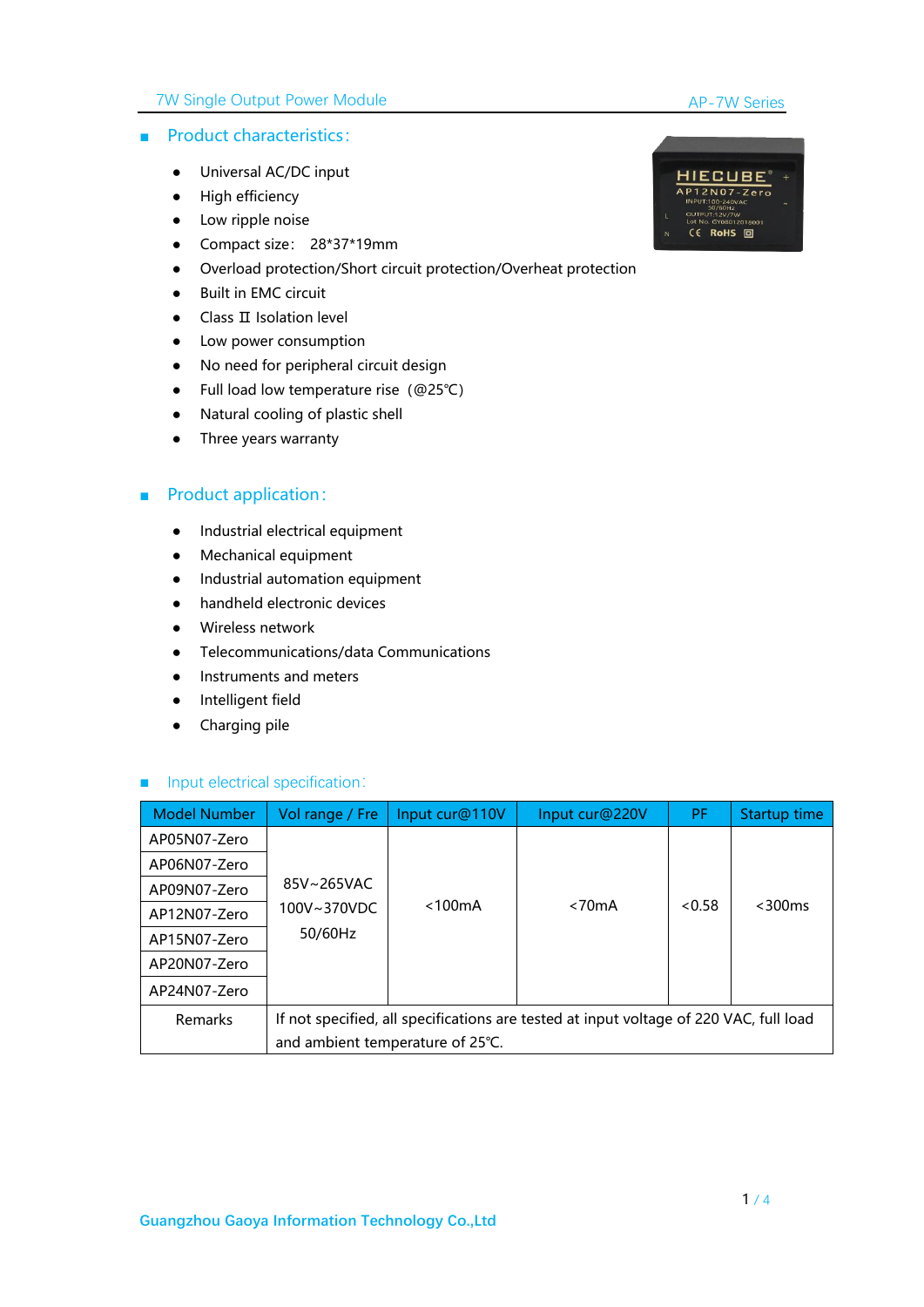# 7W Single Output Power Module

## ■ Output electrical specifications:

| <b>Model Number</b> | Voltage                                                                                                                    | <b>Current</b>            | Rated power | <b>Effic</b><br>(Typ) | Vol accuracy |  |  |  |
|---------------------|----------------------------------------------------------------------------------------------------------------------------|---------------------------|-------------|-----------------------|--------------|--|--|--|
| AP05N07-Zero        | 5V                                                                                                                         | 1400 <sub>m</sub> A       |             | 82%                   |              |  |  |  |
| AP06N07-Zero        | 6V                                                                                                                         | 1160mA                    |             | 82%                   |              |  |  |  |
| AP09N07-Zero        | 9V                                                                                                                         | 780 <sub>m</sub> A        | 7W          | 82%                   | ±1%          |  |  |  |
| AP12N07-Zero        | 12V                                                                                                                        | 580 <sub>m</sub> A        |             | 84%                   |              |  |  |  |
| AP15N07-Zero        | 15V                                                                                                                        | 460mA                     |             | 84%                   |              |  |  |  |
| AP20N07-Zero        | <b>20V</b>                                                                                                                 | 350 <sub>m</sub> A        | 84 %        |                       |              |  |  |  |
| AP24N07-Zero        | 24V                                                                                                                        | 84%<br>290 <sub>m</sub> A |             |                       |              |  |  |  |
| <b>Remarks</b>      | If not specified, all specifications are tested at input voltage of 220 VAC, full load<br>and ambient temperature of 25 C. |                           |             |                       |              |  |  |  |

## ■ Ripple and Noise Characteristics:

| Model Number | 20M Bandwidth / ripple noise<br>(Peak to peak value)                                                                                                                                                                           |                   | 200MBandwidth / ripple noise<br>(Peak to peak value) |                   |  |
|--------------|--------------------------------------------------------------------------------------------------------------------------------------------------------------------------------------------------------------------------------|-------------------|------------------------------------------------------|-------------------|--|
|              | Typ                                                                                                                                                                                                                            | <b>Max</b>        | Typ                                                  | <b>Max</b>        |  |
| AP05N07-Zero | 20 <sub>m</sub> V                                                                                                                                                                                                              | 40 <sub>m</sub> V | 40 <sub>m</sub> V                                    | 70 <sub>m</sub> V |  |
| AP06N07-Zero | 20mV                                                                                                                                                                                                                           | 46mV              | 40 <sub>m</sub> V                                    | 70 <sub>m</sub> V |  |
| AP09N07-Zero | 20 <sub>m</sub> V                                                                                                                                                                                                              | 46mV              | 40 <sub>m</sub> V                                    | 70 <sub>m</sub> V |  |
| AP12N07-Zero | 20mV                                                                                                                                                                                                                           | 30 <sub>m</sub> V | 45 <sub>m</sub> V                                    | 70 <sub>m</sub> V |  |
| AP15N07-Zero | 20mV                                                                                                                                                                                                                           | 30 <sub>m</sub> V | 45mV                                                 | 70 <sub>m</sub> V |  |
| AP20N07-Zero | 40mV                                                                                                                                                                                                                           | 70 <sub>m</sub> V | 46mV                                                 | 85 <sub>m</sub> V |  |
| AP24N07-Zero | 40 <sub>m</sub> V                                                                                                                                                                                                              | 70 <sub>m</sub> V | 46mV                                                 | 85 <sub>m</sub> V |  |
| Remarks      | If not specified, all specifications are tested at input voltage of 220 VAC, full load<br>$\mathbf{1}$ .<br>and ambient temperature of 25 C.<br>The oscilloscope for testing: <tektronix-tds2022c>.<br/>2</tektronix-tds2022c> |                   |                                                      |                   |  |

#### ■ EMC characteristic:

| <b>EMC</b> chara | <b>Test items</b>          | <b>Testing standard</b>                 |  |  |  |  |
|------------------|----------------------------|-----------------------------------------|--|--|--|--|
|                  | Conducted disturbance (CE) | <b>CLASSB</b><br>EN 55032: 2015         |  |  |  |  |
| EMI              | Radiation disturbance (RE) | EN 55032: 2015<br><b>CLASSB</b>         |  |  |  |  |
|                  | fluctuation & flicker      | EN 61000-3-3:2013                       |  |  |  |  |
|                  | Electrostatic discharge    | EN 61000-4-2:2009 Contact ±4KV Air ±8KV |  |  |  |  |
|                  | Radiated immunity          | EN 61000-4-3:2006 +A1: 2008+A2:2010     |  |  |  |  |
| <b>EMS</b>       | Pulse group immunity       | EN 61000-4-4:2012                       |  |  |  |  |
|                  | Surge immunity             | EN 61000-4-5:2014                       |  |  |  |  |
|                  | CE immunity                | EN 61000-4-6: 2014                      |  |  |  |  |
|                  | Voltage sags               | EN 61000-4-11: 2017                     |  |  |  |  |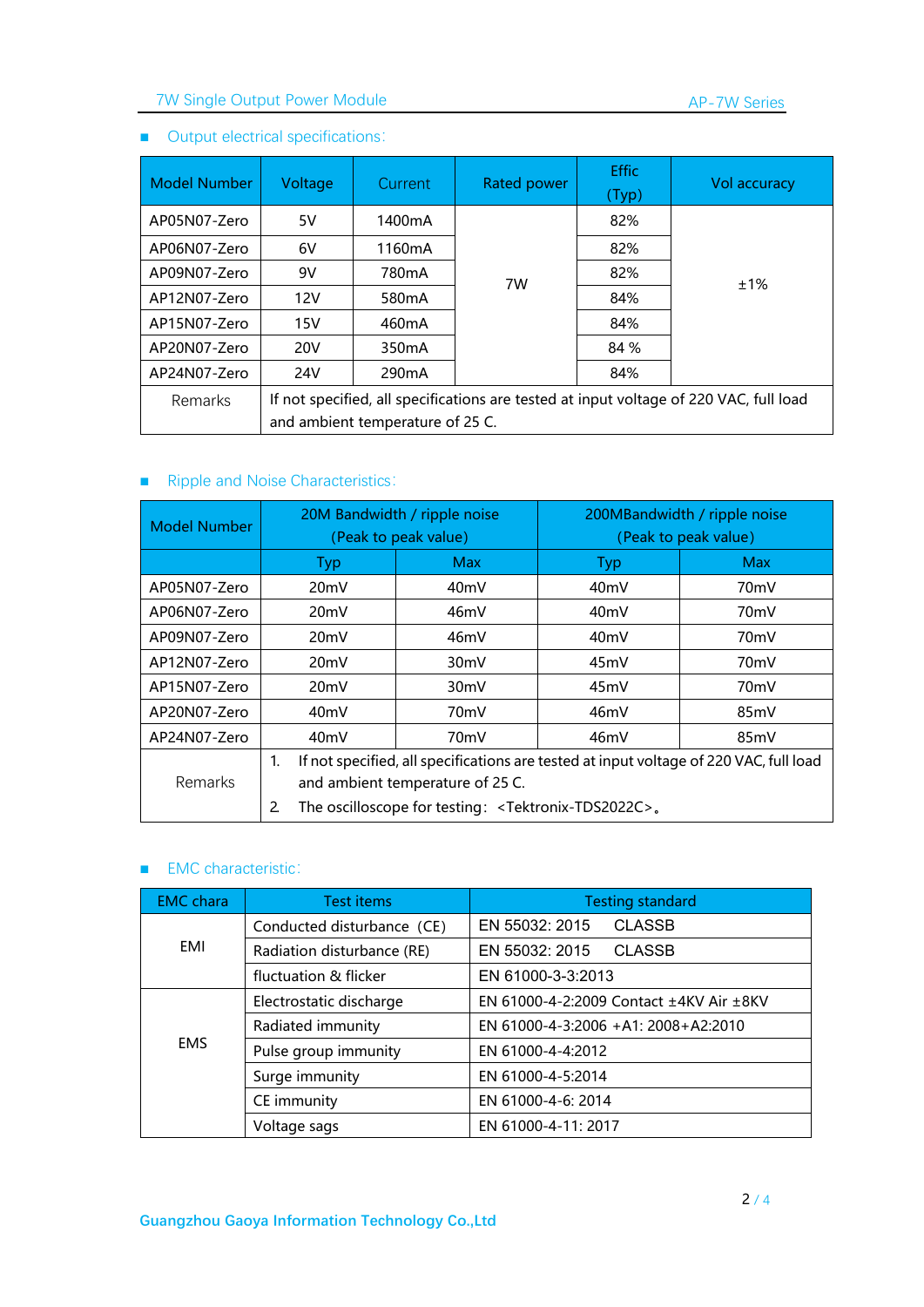# 7W Single Output Power Module

### ■ General characteristics:

| <b>Item</b>              | <b>Working Conditions @ Conclusion</b>                    |
|--------------------------|-----------------------------------------------------------|
| Fre                      | 65KHz                                                     |
| Short circuit protection | Long-term short circuit, self-recovery                    |
| Overload protection      | > Load150%, self-recovery                                 |
| Overheat protection      | Surface temperature > $100^{\circ}C$ ( $\pm 4^{\circ}C$ ) |
| withstand voltage test   | Input-Output 3000VAC /1min                                |
| Working temperature      | $-40 \sim 70^{\circ}$ C                                   |
| Weight                   | $39q (\pm 1q)$                                            |
| <b>Size</b>              | 28*37*19mm                                                |
| Shell material           | High Temperature Resistant Plastic Shell                  |
| Cooling mode             | Natural cooling                                           |
| Safety grade             | CLASSI                                                    |

## ■ Design reference circuit:

# 1. Typical application circuit:



## 2. EMC enhanced recommendation circuit:



## Peripheral component parameters

| <b>Model Number</b> | <b>FUSE</b>                   | <b>RVD</b> | C <sub>2</sub>   | <b>LCM</b>   | C3C4         | C <sub>1</sub> | <b>TVS</b>                   |
|---------------------|-------------------------------|------------|------------------|--------------|--------------|----------------|------------------------------|
| AP05N07-Zero        |                               |            |                  |              |              |                |                              |
| AP06N07-Zero        |                               |            |                  |              |              |                |                              |
| AP09N07-Zero        |                               | 14D431K    |                  | <b>UU9.8</b> |              | <b>CBB</b>     | 5V: P6KE6.8A<br>12V: P6KE15A |
| AP12N07-Zero        | 1A/250VAC<br><b>SLOW BLOW</b> |            | 0.33uF<br>275VAC | 60mH         | 222M<br>250V | 104/50V        | 24V: P6KE28A                 |
| AP15N07-Zero        |                               |            |                  |              |              |                |                              |
| AP20N07-Zero        |                               |            |                  |              |              |                |                              |
| AP24N07-Zero        |                               |            |                  |              |              |                |                              |